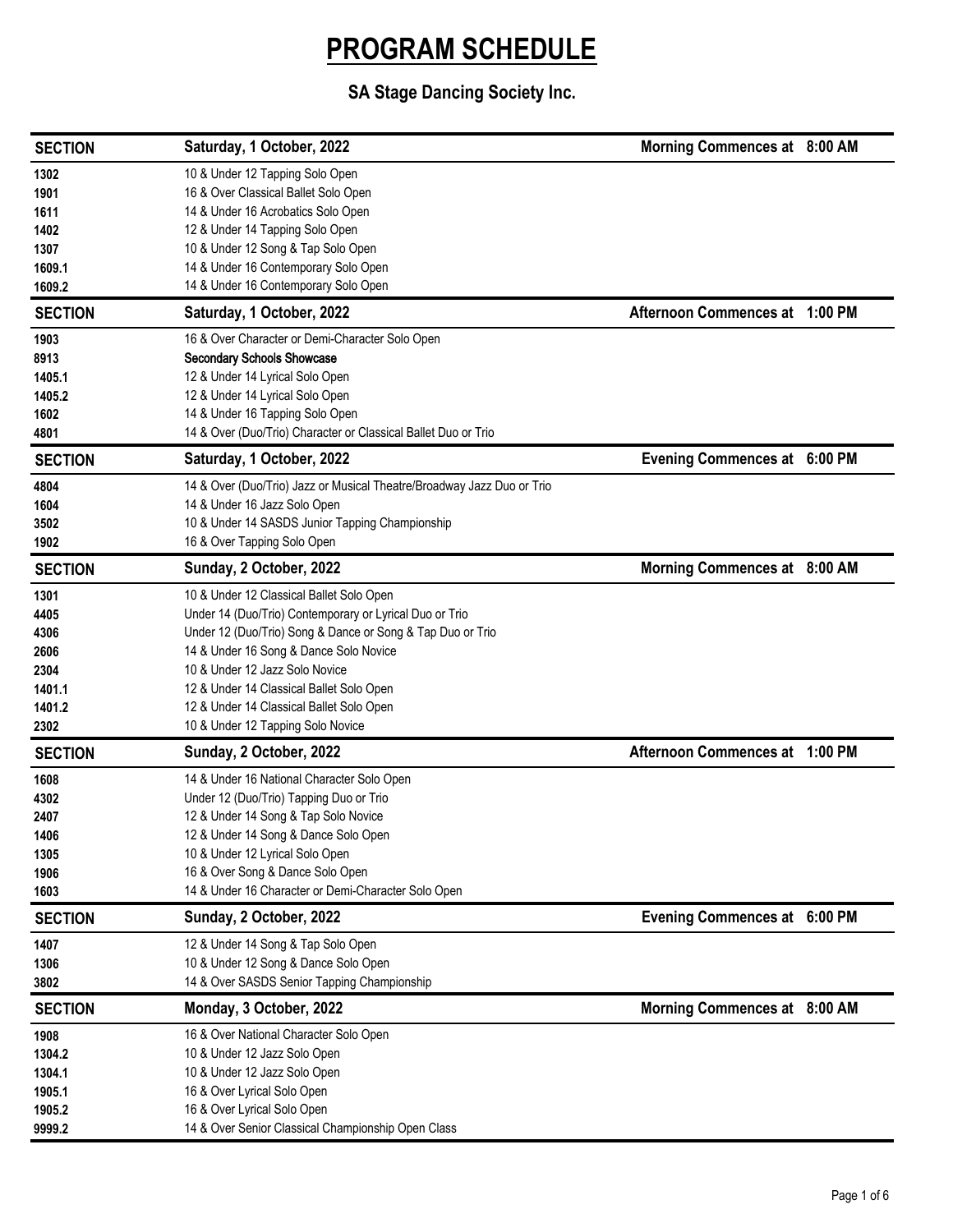| <b>SECTION</b> | Monday, 3 October, 2022                                 | Afternoon Commences at 1:00 PM |  |
|----------------|---------------------------------------------------------|--------------------------------|--|
| 1308           | 10 & Under 12 National Character Solo Open              |                                |  |
| 1403           | 12 & Under 14 Character or Demi-Character Solo Open     |                                |  |
| 2601           | 14 & Under 16 Classical Ballet Solo Novice              |                                |  |
| 1311           | 10 & Under 12 Acrobatics Solo Open                      |                                |  |
| 1601           | 14 & Under 16 Classical Ballet Solo Open                |                                |  |
| 2310           | 10 & Under 12 Musical Theatre/Broadway Jazz Solo Novice |                                |  |
| 1408           | 12 & Under 14 National Character Solo Open              |                                |  |
| 1910           | 16 & Over Musical Theatre/Broadway Jazz Solo Open       |                                |  |
| <b>SECTION</b> | Monday, 3 October, 2022                                 | Evening Commences at 6:00 PM   |  |
| 1404.2         | 12 & Under 14 Jazz Solo Open                            |                                |  |
| 1404.1         | 12 & Under 14 Jazz Solo Open                            |                                |  |
| 3801           | 14 & Over SASDS Senior Classical Championship           |                                |  |
| <b>SECTION</b> | Tuesday, 4 October, 2022                                | Morning Commences at 8:00 AM   |  |
| 1303           | 10 & Under 12 Character or Demi-Character Solo Open     |                                |  |
| 2306           | 10 & Under 12 Song & Dance Solo Novice                  |                                |  |
| 2401           | 12 & Under 14 Classical Ballet Solo Novice              |                                |  |
| 1309           | 10 & Under 12 Contemporary Solo Open                    |                                |  |
| 2607           | 14 & Under 16 Song & Tap Solo Novice                    |                                |  |
| 2410           | 12 & Under 14 Musical Theatre/Broadway Jazz Solo Novice |                                |  |
| 9999.1         | 10 & Under 14 Junior Classical Championship Open Class  |                                |  |
| <b>SECTION</b> | Tuesday, 4 October, 2022                                | Afternoon Commences at 1:00 PM |  |
| 1605           | 14 & Under 16 Lyrical Solo Open                         |                                |  |
| 1310           | 10 & Under 12 Musical Theatre/Broadway Jazz Solo Open   |                                |  |
| 1904.1         | 16 & Over Jazz Solo Open                                |                                |  |
| 1904.2         | 16 & Over Jazz Solo Open                                |                                |  |
| 1606           | 14 & Under 16 Song & Dance Solo Open                    |                                |  |
| <b>SECTION</b> | Tuesday, 4 October, 2022                                | Evening Commences at 6:00 PM   |  |
|                |                                                         |                                |  |
| 3501           | 10 & Under 14 SASDS Junior Classical Championship       |                                |  |
| 3804.1         | 16 & Over SASDS Senior Modern Championship              |                                |  |
| <b>SECTION</b> | Wednesday, 5 October, 2022                              | Morning Commences at 8:00 AM   |  |
| 2210           | 8 & Under 10 Musical Theatre/Broadway Jazz Solo Novice  |                                |  |
| 2405           | 12 & Under 14 Lyrical Solo Novice                       |                                |  |
| 1202           | 8 & Under 10 Tapping Solo Open                          |                                |  |
| 1103           | 6 & Under 8 Character or Demi-Character Solo Open       |                                |  |
| 2604           | 14 & Under 16 Jazz Solo Novice                          |                                |  |
| 1409.1         | 12 & Under 14 Contemporary Solo Open                    |                                |  |
| 1409.2         | 12 & Under 14 Contemporary Solo Open                    |                                |  |
| 1206           | 8 & Under 10 Song & Dance Solo Open                     |                                |  |
| <b>SECTION</b> | Wednesday, 5 October, 2022                              | Afternoon Commences at 1:00 PM |  |
| 1607           | 14 & Under 16 Song & Tap Solo Open                      |                                |  |
| 1410           | 12 & Under 14 Musical Theatre/Broadway Jazz Solo Open   |                                |  |
| 1909.1         | 16 & Over Contemporary Solo Open                        |                                |  |
| 1909.2         | 16 & Over Contemporary Solo Open                        |                                |  |
| 1610           | 14 & Under 16 Musical Theatre/Broadway Jazz Solo Open   |                                |  |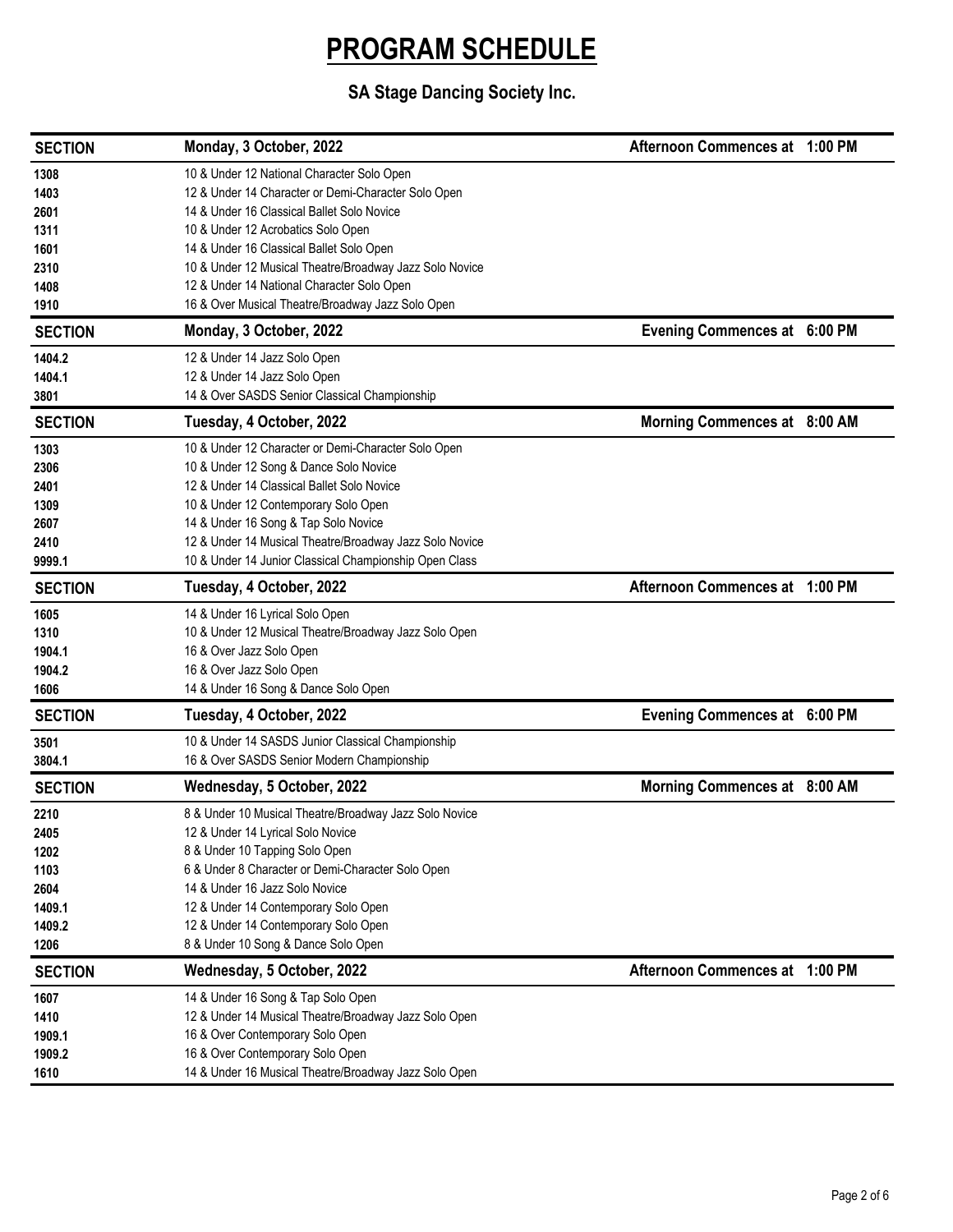| <b>SECTION</b>                                                                                               | Wednesday, 5 October, 2022                                                                                                                                                                                                                                                                                                                                                                                                                                                                                                                                                                                                               | Evening Commences at 6:00 PM   |  |
|--------------------------------------------------------------------------------------------------------------|------------------------------------------------------------------------------------------------------------------------------------------------------------------------------------------------------------------------------------------------------------------------------------------------------------------------------------------------------------------------------------------------------------------------------------------------------------------------------------------------------------------------------------------------------------------------------------------------------------------------------------------|--------------------------------|--|
| 1204<br>3509<br>4301<br>1907<br>3804.2                                                                       | 8 & Under 10 Jazz Solo Open<br>10 & Under 14 SASDS Junior Theatrical Championship Open<br>Under 12 (Duo/Trio) Character or Classical Ballet Duo or Trio<br>16 & Over Song & Tap Solo Open<br>14 & Under 16 SASDS Intermediate Modern Championship                                                                                                                                                                                                                                                                                                                                                                                        |                                |  |
| <b>SECTION</b>                                                                                               | Thursday, 6 October, 2022                                                                                                                                                                                                                                                                                                                                                                                                                                                                                                                                                                                                                | Morning Commences at 8:00 AM   |  |
| 2309<br>1101<br>2202<br>2603<br>2402<br>1205<br>4304<br>2409<br>1106<br>1004<br>2207<br>2307<br>1109<br>1201 | 10 & Under 12 Contemporary Solo Novice<br>6 & Under 8 Classical Ballet Solo Open<br>8 & Under 10 Tapping Solo Novice<br>14 & Under 16 Character or Demi-Character Solo Novice<br>12 & Under 14 Tapping Solo Novice<br>8 & Under 10 Lyrical Solo Open<br>Under 12 (Duo/Trio) Jazz or Musical Theatre/Broadway Jazz Duo or Trio<br>12 & Under 14 Contemporary Solo Novice<br>6 & Under 8 Song & Dance Solo Open<br>Under 6 Jazz or Musical Theatre/Broadway Jazz Solo Open<br>8 & Under 10 Song & Tap Solo Novice<br>10 & Under 12 Song & Tap Solo Novice<br>6 & Under 8 Contemporary Solo Open<br>8 & Under 10 Classical Ballet Solo Open |                                |  |
| <b>SECTION</b>                                                                                               | Thursday, 6 October, 2022                                                                                                                                                                                                                                                                                                                                                                                                                                                                                                                                                                                                                | Afternoon Commences at 1:00 PM |  |
| 1006<br>1208<br>4402<br>1105<br>1210<br>2204<br>2303<br>2404<br>1104<br>1203<br>2206                         | Under 6 Song & Dance or Song & Tap Solo Open<br>8 & Under 10 National Character Solo Open<br>Under 14 (Duo/Trio) Tapping Duo or Trio<br>6 & Under 8 Lyrical Solo Open<br>8 & Under 10 Musical Theatre/Broadway Jazz Solo Open<br>8 & Under 10 Jazz Solo Novice<br>10 & Under 12 Character or Demi-Character Solo Novice<br>12 & Under 14 Jazz Solo Novice<br>6 & Under 8 Jazz Solo Open<br>8 & Under 10 Character or Demi-Character Solo Open<br>8 & Under 10 Song & Dance Solo Novice                                                                                                                                                   |                                |  |
| <b>SECTION</b>                                                                                               | Thursday, 6 October, 2022                                                                                                                                                                                                                                                                                                                                                                                                                                                                                                                                                                                                                | Evening Commences at 6:00 PM   |  |
| 3504<br>3809                                                                                                 | 10 & Under 14 SASDS Junior Modern Championship<br>14 & Over SASDS Senior Theatrical Championship                                                                                                                                                                                                                                                                                                                                                                                                                                                                                                                                         |                                |  |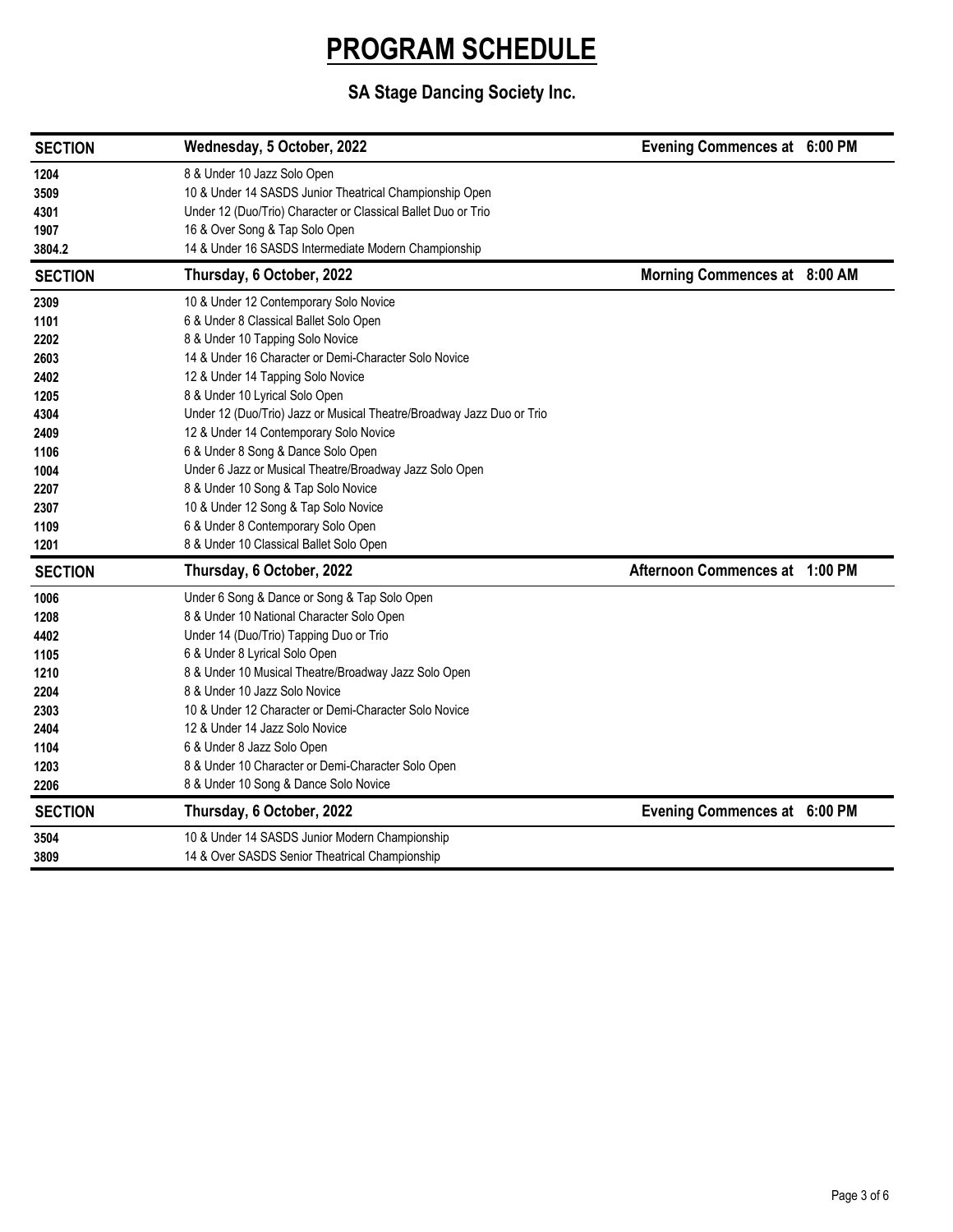| <b>SECTION</b> | Friday, 7 October, 2022                                               |                      | Morning Commences at 8:00 AM   |  |
|----------------|-----------------------------------------------------------------------|----------------------|--------------------------------|--|
| 2209           | 8 & Under 10 Contemporary Solo Novice                                 |                      |                                |  |
| 2301           | 10 & Under 12 Classical Ballet Solo Novice                            |                      |                                |  |
| 2203           | 8 & Under 10 Character or Demi-Character Solo Novice                  |                      |                                |  |
| 4802           | 14 & Over (Duo/Trio) Tapping Duo or Trio                              |                      |                                |  |
| 2406           | 12 & Under 14 Song & Dance Solo Novice                                |                      |                                |  |
| 2201           | 8 & Under 10 Classical Ballet Solo Novice                             |                      |                                |  |
| 4206           | Under 10 (Duo/Trio) Song & Dance or Song & Tap Duo or Trio            |                      |                                |  |
| 1209           | 8 & Under 10 Contemporary Solo Open                                   |                      |                                |  |
| 1001           | Under 6 Classical Ballet or Character/Demi-Character Solo Open        |                      |                                |  |
| 4205           | Under 10 (Duo/Trio) Lyrical or Contemporary Duo or Trio               |                      |                                |  |
| 2403           | 12 & Under 14 Character or Demi-Character Solo Novice                 |                      |                                |  |
| 2305           | 10 & Under 12 Lyrical Solo Novice                                     |                      |                                |  |
| 1110           | 6 & Under 8 Musical Theatre/Broadway Jazz Solo Open                   |                      |                                |  |
| 4806           | 14 & Over (Duo/Trio) Song & Dance or Song & Tap Duo or Trio           |                      |                                |  |
| 1411           | 12 & Under 14 Acrobatics Solo Open                                    |                      |                                |  |
| <b>SECTION</b> | Friday, 7 October, 2022                                               |                      | Afternoon Commences at 1:00 PM |  |
| 4406           | Under 14 (Duo/Trio) Song & Dance or Song & Tap Duo or Trio            |                      |                                |  |
| 4305           | Under 12 (Duo/Trio) Contemporary or Lyrical Duo or Trio               |                      |                                |  |
| 1207           | 8 & Under 10 Song & Tap Solo Open                                     |                      |                                |  |
| 4204           | Under 10 (Duo/Trio) Jazz or Musical Theatre/Broadway Jazz Duo or Trio |                      |                                |  |
| 4202           | Under 10 (Duo/Trio) Tapping Duo or Trio                               |                      |                                |  |
| 1107           | 6 & Under 8 Song & Tap Solo Open                                      |                      |                                |  |
| 4404           | Under 14 (Duo/Trio) Jazz or Musical Theatre/Broadway Jazz Duo or Trio |                      |                                |  |
| 2609           | 14 & Under 16 Contemporary Solo Novice                                |                      |                                |  |
| 1005           | Under 6 Lyrical or Contemporary Solo Open                             |                      |                                |  |
| 2205           | 8 & Under 10 Lyrical Solo Novice                                      |                      |                                |  |
| 1102           | 6 & Under 8 Tapping Solo Open                                         |                      |                                |  |
| 6504           | 10 & Under 14 Improvisation Solo Open                                 |                      |                                |  |
| 6804           | 14 & Over Improvisation Solo Open                                     |                      |                                |  |
| <b>SECTION</b> | Friday, 7 October, 2022                                               | <b>HIP HOP NIGHT</b> | Evening Commences at 5:30 PM   |  |
| 1100           | 6 & Under 8 Hip Hop Solo Open                                         |                      |                                |  |
| 1200           | 8 & Under 10 Hip Hop Solo Open                                        |                      |                                |  |
| 4400           | Under 14 (Duo/Trio) Hip Hop Duo or Trio                               |                      |                                |  |
| 4800           | 14 & Over (Duo/Trio) Hip Hop Duo or Trio                              |                      |                                |  |
| 1300           | 10 & Under 12 Hip Hop Solo Open                                       |                      |                                |  |
| 1400           | 12 & Under 14 Hip Hop Solo Open                                       |                      |                                |  |
| 4300           | Under 12 (Duo/Trio) Hip Hop Duo or Trio                               |                      |                                |  |
| 1600           | 14 & Under 16 Hip Hop Solo Open                                       |                      |                                |  |
| 1900           | 16 & Over Hip Hop Solo Open                                           |                      |                                |  |
| 5300           | 12 & Under Hip Hop Crew                                               |                      |                                |  |
| 5500           | 15 & Under Hip Hop Crew                                               |                      |                                |  |
| 5900           | Open Hip Hop Crew                                                     |                      |                                |  |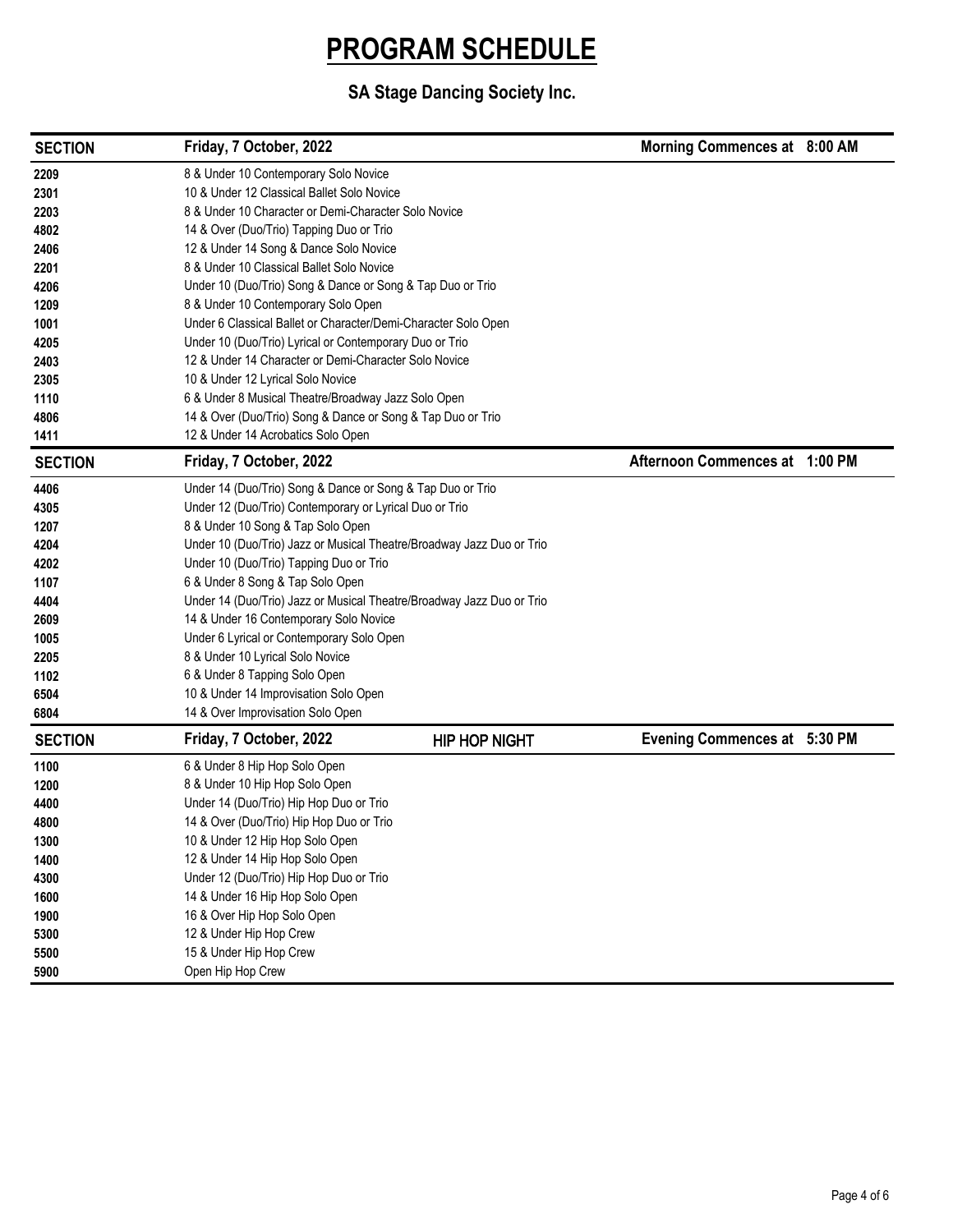| <b>SECTION</b> | Saturday, 8 October, 2022                                     |                | Morning Commences at 9:00 AM   |  |
|----------------|---------------------------------------------------------------|----------------|--------------------------------|--|
| 2610           | 14 & Under 16 Musical Theatre/Broadway Jazz Solo Novice       |                |                                |  |
| 4401           | Under 14 (Duo/Trio) Character or Classical Ballet Duo or Trio |                |                                |  |
| 4805           | 14 & Over (Duo/Trio) Lyrical or Contemporary Duo or Trio      |                |                                |  |
| 1911           | 16 & Over Acrobatics Solo Open                                |                |                                |  |
| 1211           | 8 & Under 10 Acrobatics Solo Open                             |                |                                |  |
| 2602           | 14 & Under 16 Tapping Solo Novice                             |                |                                |  |
| 2605           | 14 & Under 16 Lyrical Solo Novice                             |                |                                |  |
| 3112           | 6 & Under 10 Future Stars Championship                        |                |                                |  |
| 3012           | Under 6 Little Stars Championship                             |                |                                |  |
| <b>SECTION</b> | Saturday, 8 October, 2022                                     | <b>TROUPES</b> | Afternoon Commences at 2:00 PM |  |
| 5501           | 15 & Under Classical Ballet Troupe                            |                |                                |  |
| 5104           | 8 & Under Jazz or Musical Theatre/Broadway Jazz Troupe        |                |                                |  |
| 5303           | 12 & Under Character/Demi-Character Troupe                    |                |                                |  |
| 5902           | Open Tapping Troupe                                           |                |                                |  |
| 5301           | 12 & Under Classical Ballet Troupe                            |                |                                |  |
| 5105           | 8 & Under Lyrical or Contemporary Troupe                      |                |                                |  |
| 5507           | 15 & Under Song & Tap Troupe                                  |                |                                |  |
| 8914           | <b>All Abilities Showcase</b>                                 |                |                                |  |
| 5906           | Open Song & Dance Troupe                                      |                |                                |  |
| <b>SECTION</b> | Saturday, 8 October, 2022                                     | <b>TROUPES</b> | Evening Commences at 6:00 PM   |  |
| 8912           | Dance School Showcase                                         |                |                                |  |
| 5106           | 8 & Under Song & Dance or Song & Tap Troupe                   |                |                                |  |
| 5202           | 10 & Under Tapping Troupe                                     |                |                                |  |
| 5909           | Open Contemporary Troupe                                      |                |                                |  |
| 5511           | 15 & Under Acrobatics Troupe                                  |                |                                |  |
| 5911           | Open Acrobatics Troupe                                        |                |                                |  |
| 5204           | 10 & Under Jazz or Musical Theatre/Broadway Jazz Troupe       |                |                                |  |
| 5307           | 12 & Under Song & Tap Troupe                                  |                |                                |  |
| 5505           | 15 & Under Lyrical Troupe                                     |                |                                |  |
| <b>SECTION</b> | Sunday, 9 October, 2022                                       | <b>TROUPES</b> | Morning Commences at 10:00 AM  |  |
| 5502           | 15 & Under Tapping Troupe                                     |                |                                |  |
| 5006           | 6 & Under Song & Dance or Song & Tap Troupe                   |                |                                |  |
| 5206           | 10 & Under Song & Dance Troupe                                |                |                                |  |
| 5901           | Open Classical Ballet Troupe                                  |                |                                |  |
| 5302           | 12 & Under Tapping Troupe                                     |                |                                |  |
| 5102           | 8 & Under Tapping Troupe                                      |                |                                |  |
| 5908           | Open National Character Troupe                                |                |                                |  |
| 5207           | 10 & Under Song & Tap Troupe                                  |                |                                |  |
| 5304           | 12 & Under Jazz or Musical Theatre/Broadway Jazz Troupe       |                |                                |  |
| 5002           | 6 & Under Tapping Troupe                                      |                |                                |  |
| 5101           | 8 & Under Classical Ballet or Character/Demi-Character Troupe |                |                                |  |
| 5509           | 15 & Under Contemporary Troupe                                |                |                                |  |